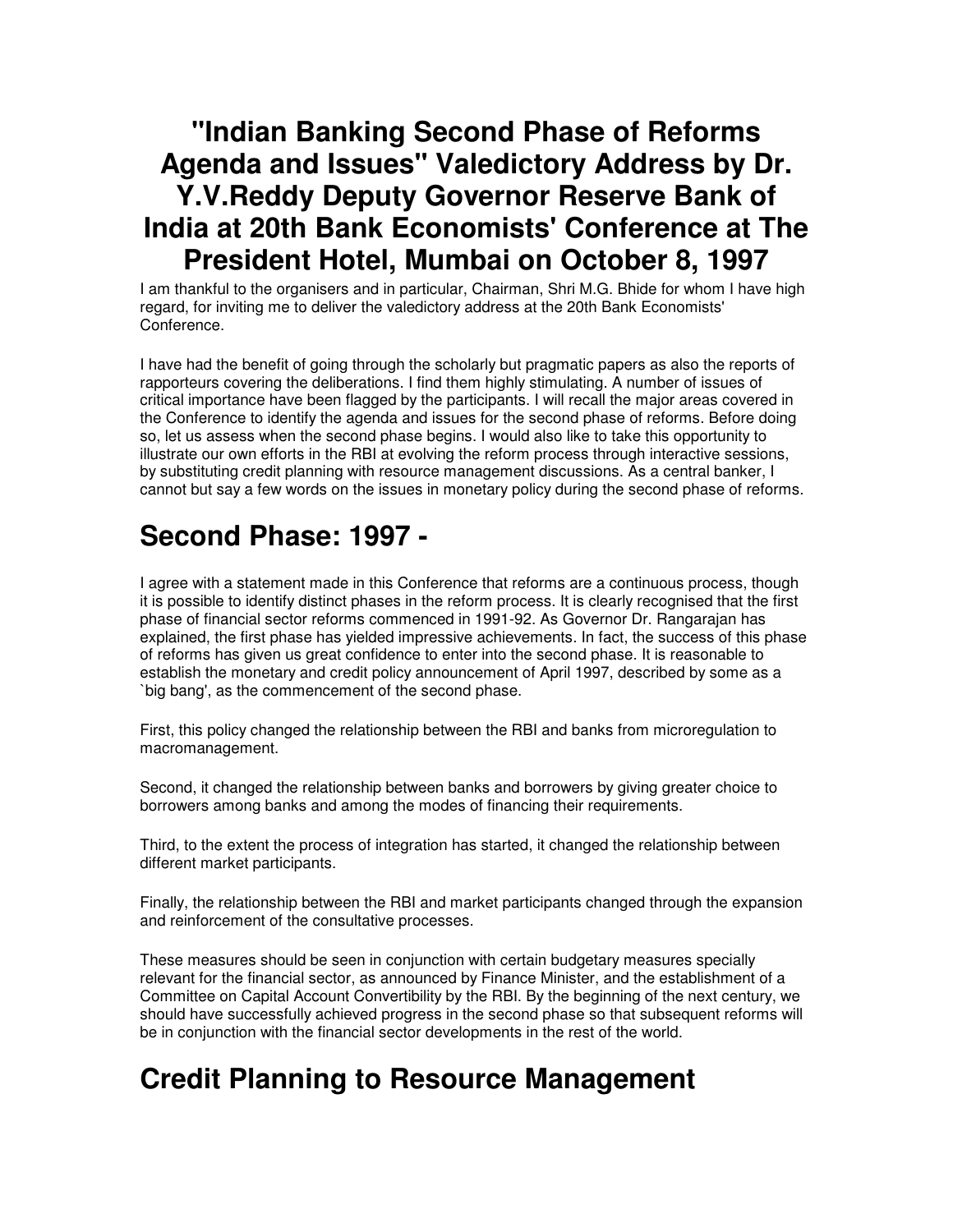In 1997-98, we have replaced credit planning discussions between the RBI and select commercial banks with resource management. In credit planning exercises, the emphasis was on allocation of resources to various sectors and areas, virtually at administered interest rates, consistent with the Plan objectives. In the resource management exercises, it is different. First, we exchange views on the asset-liability management as a whole and not merely quantitative deposit and credit aspects. Secondly, we seek qualitative assessment of the banks in terms of their own risk perceptions and internal control systems. Thirdly, we obtain the banks' views on their goals, strategies and likely scenarios of magnitudes and composition of assets/liabilities. Fourthly, together we agree not only on performance indicators but also critical parameters where significant deviations are monitored closely. Fifthly, we assure ourselves that flow of credit to priority sector is achieved. Sixthly, we take the opportunity to obtain feedback so that we in the RBI could fine tune our policies and procedures. Finally, the exercise provides an opportunity to share perceptions on state of the economy. In fact, the exercise helps us to refine our macro projections on the basis of micro-details presented by banks. As you all know, we invite public sector, private sector and foreign banks for these exercises. This interactive process, I believe, will be an important element of the second phase of reform.

#### Monetary Policy and Second Phase of Reform

As the second phase of the financial sector reforms unfolds, the financial sector would grow not only in size but also in complexity. While the basic objectives of monetary policy would remain unchanged, the conduct of monetary policy would have to undergo major operational changes. The strategy of monetary policy would be contingent upon the emerging financial environment. It is safe to assume that during the second phase, the evolution of the financial system is likely to be dominated by closer integration of financial markets, greater degree of financial autonomy to banks and financial institutions, and growing interface across the national borders. These changes would bring about structural shifts in the transmission mechanism of monetary policy.

The broad objectives of monetary policy in India will continue to be to (a) maintain a reasonable degree of price stability and (b) ensure adequate expansion in credit to assist growth. The relative emphasis as between the two objectives depends upon the conditions prevailing in the year in question. Price stability as an objective is viewed not just as an end in itself but as a means to promote sustainable, and more important, equitable growth. We have been targeting broad money expansion as an intermediate target to achieve the ultimate objectives. The concept of monetary targeting that we have been using is, however, a flexible one which takes into account the various feedbacks. Monetary aggregates as intermediate targets I believe, will continue to be appropriate in our context.

However, we cannot confine our attention to just one aggregate. A range of aggregates including aggregate credit are continuously monitored. In the literature, the alternative to monetary targeting is the interest rate. This is more appropriate when the various segments of financial markets are closely integrated, with interest rates in the different markets influencing one another. Thus, interest rate should gain greater importance in the second phase than in the first phase. The monetary authority will watch the behaviour of interest rates in various markets and be willing to intervene and smoothen the volatility. This is not necessarily inconsistent with an overall monetary target.

The RBI has also taken some significant steps to bring about a greater degree of flexibility in the operations of monetary policy such as the new system of Ways and Means Advances to the Union Government. The RBI, however, will continue to hold Government paper, though at its own discretion. While the direct support to Government Budget will over time be limited, there are aspects of fiscal policy which will continue to have a bearing on the conduct of monetary policy. For example, a high level of fiscal deficit can come in the way of effective use of open market operations as an instrument of monetary control; hence, there will be a continued need for monetary policy to take into account the stance of fiscal policy.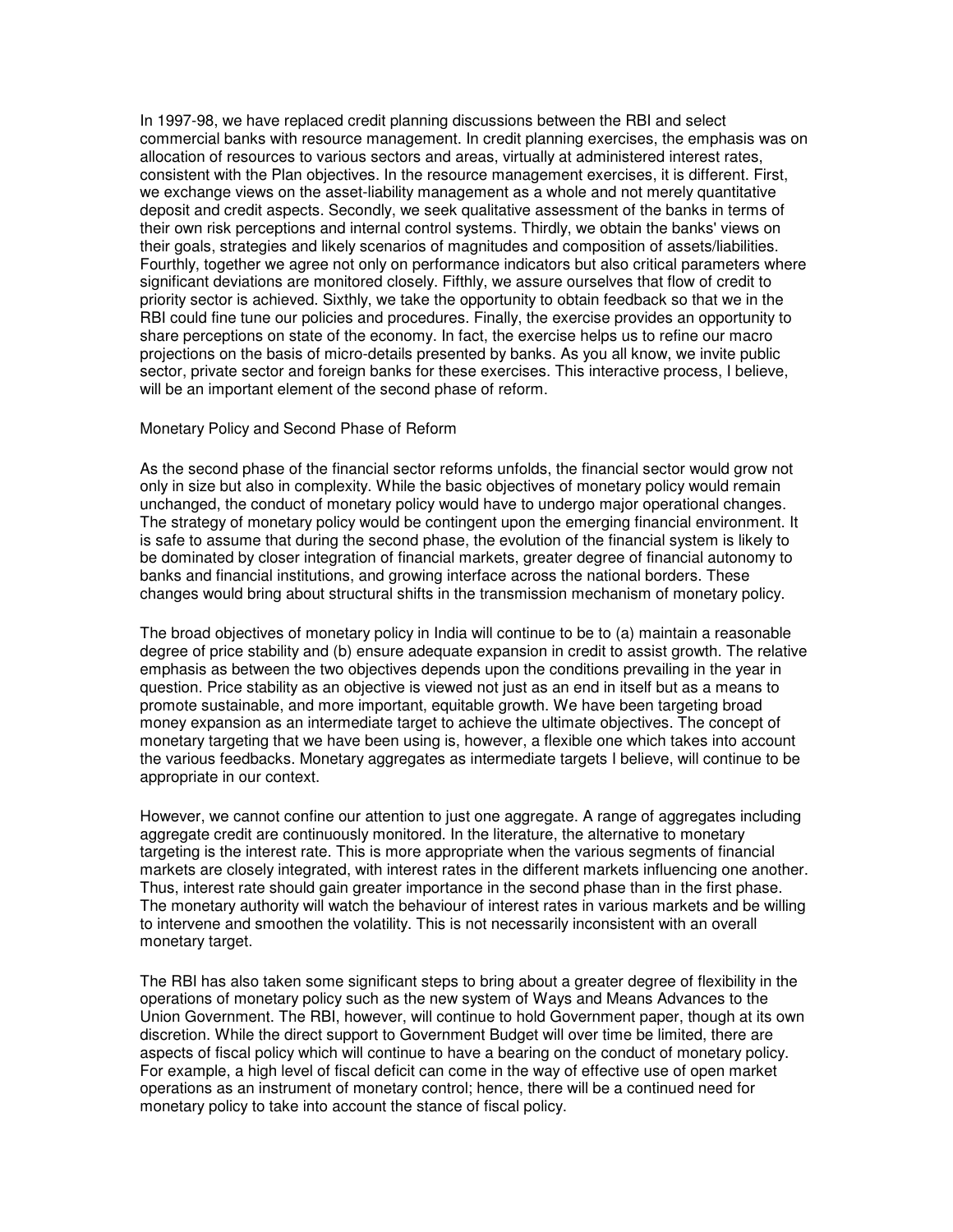With the progressive opening of the economy, monetary policy is being increasingly coordinated with policies relating to the external sector, in particular, the exchange rate policy. To the extent the capital inflows add to net foreign exchange assets of the RBI, it will have a monetary impact. On the other hand, if capital inflows are not taken into reserves, it may result in an appreciation of the domestic currency. Here is a policy dilemma faced by many countries including India, which have received substantial capital inflows.

Overall, monetary policy would have to address itself towards maintaining a stable financial environment in relation to prices, interest rates and exchange rates and for absorbing systemic upheavals.

The financial structure can have an important bearing on transmission of monetary policy. Some of the aspects that have an impact on the transmission are the nature of balance sheets of entities, viz., banks, financial institutions, households, firms etc., the extent of interest rate deregulation, the substitution between foreign currency and local currency denominations in the composition of loans and deposits, the access to finance from outside the banking system, the extent of this intermediation and the depth and liquidity of secondary markets for debt and equity. In this regard, there are some characteristics of the Indian financial structure which need to be reckoned. A substantial part of financial intermediation is still occurring in the informal sector. Non- banking financial companies have been only recently brought under the regulatory framework. Banking sector is still dominated by public sector banks which have significant quantum of nonperforming assets. Debt markets have just begun to develop. Insurance sector is government-owned and a large part of long-term savings, especially contractual savings in household sector are pre-empted by public sector. Significant progress has been made to reform, liberalise and modernise the structure, but some of the rigidities persist. But, we do realise that market integration is essential to reduce transaction costs and to help improve the transmission mechanism of policy. If this integration is not rendered possible, monetary policy will have to continue to depend heavily on direct control (such as reserve requirements) for policy effectiveness.

## **Agenda and Issues**

The Governor, Dr. C. Rangarajan, in his inaugural address to this Conference had identified the new challenges and opportunities that may dominate the future course of banking development in India. These include greater specialisation by banks in different niches of the market, greater reliance on non-fund business and greater overlap in product coverage between commercial banks and non-bank financial intermediaries. To cope with the challenges, the Governor had also outlined the imperatives for banks to operate in a competitive environment. This address provides a framework within which a detailed agenda can be elaborated.

I see from the deliberations and reports of the rapporteurs that a number of related aspects have been covered such as the need for legal changes, changes in regulatory framework of the RBI, importance of autonomy mainly for public sector banks, need for technology upgradation, efficient control systems and to some extent, the role of trade unions. These are pretty exhaustive, but it is possible to slightly expand the relevant aspects and present them in the form of an agenda, flagging some specific issues. I trust that this would be an acceptable framework for concluding the valedictory address.

# **Legal Issues**

The Narasimham Committee Report devoted an entire chapter to legal issues. In the RBI, we had an internal Committee in 1992 to suggest legal changes. Consequently, impressive legislative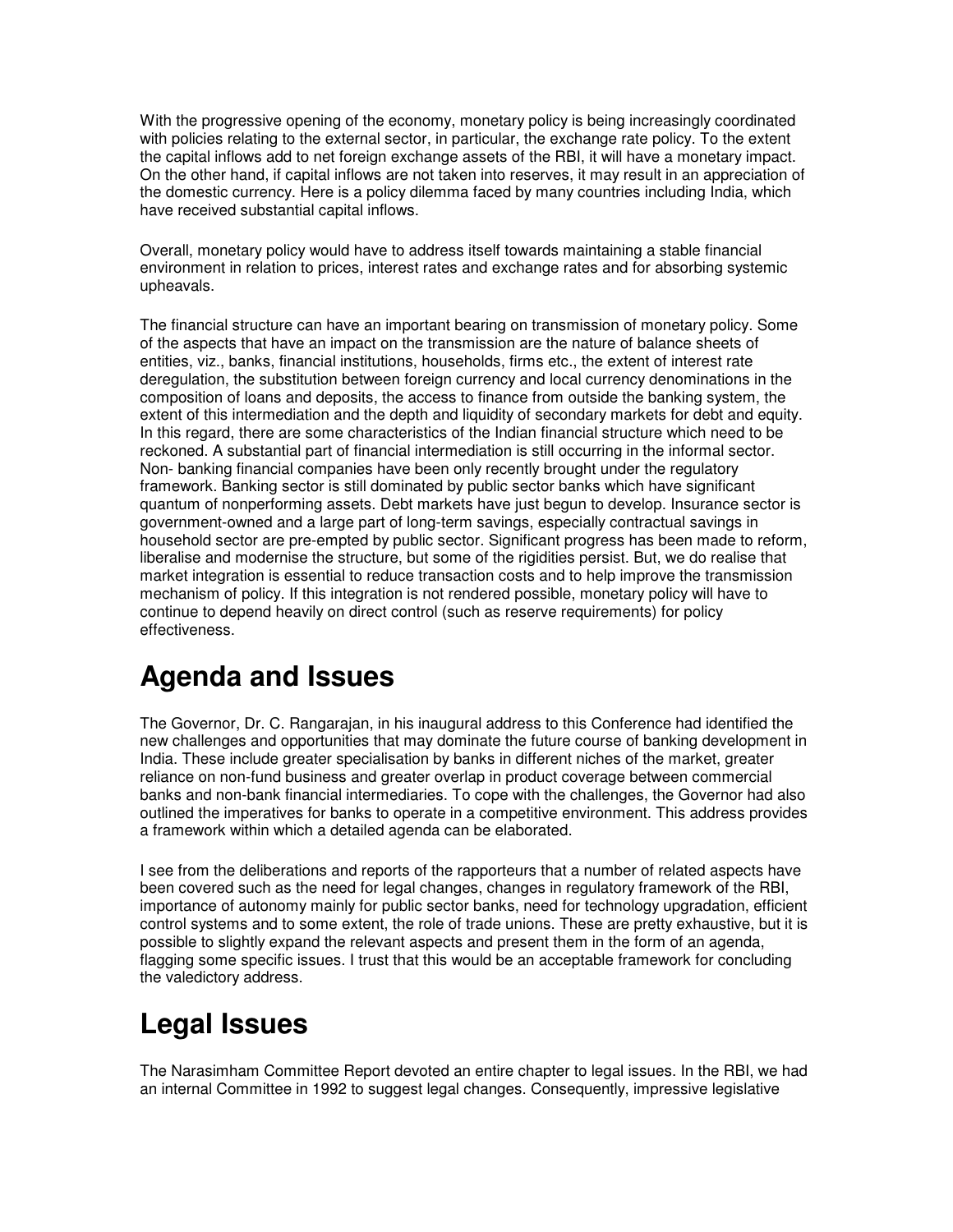changes have been made. Some others relating to foreign exchange and sick industries are at advanced stages of process.

Many of the issues raised in the Conference relating to duality of control by the RBI and Ministry, divestiture of ownership, `companisation' of banks now under different special statutes, enabling mergers, development of financial markets by abolition of stamp duty or enabling forward trading, redefining public servant to make a distinction between a government servant and bank manager - all these and many more need legislative action. Perhaps, a comprehensive exercise on legislative changes needed to put our financial sector on par with global standards is essential, though such changes would need to capture transitional provisions as well as our unique requirements.

# **Real Economy**

As some of the papers warned, financial sector cannot carry the burden of changing the whole economy. As the latest Annual Report of the RBI points out, adequate infrastructure, sustained growth in agriculture and indeed quality of fiscal adjustment are critical to overall growth. Financial sector reform cannot afford to race very much ahead of real sector reform. The issue is - how do we locate benchmarks to ensure that financial sector and real sector are in tandem?

## **Regulatory Issues**

The Conference has raised a number of regulatory issues such as - excessive micromanagement, plethora of guidelines on priority sector, levels of CRR and related interest rates, offsite inspections and changes in supervisory attitudes. Nobody can contest many of these on first principles. In fact, as already mentioned, we in the RBI, are moving away from micromanagement.

There are, however, some larger issues that need to addressed. Most important is the balance between internal controls and self-regulation, and externally imposed controls and supervision. It is necessary to detail, as appropriate in the Indian context, the process of strengthening internal controls while relaxing external impositions. Ideally, this should be through a consultative process between the regulator and the regulated.

## **Volatility**

A paper has rightly pointed out the issue of volatility during reform. Monetary and fiscal policies can impart some stability, and strong fundamentals are, no doubt critical. But, we have to recognise `contagion' effects and other externally induced volatility as we globalise. What are the ways in which banks get equipped to face the possible volatility?

## **Information Dissemination**

Market participants desire timely and reliable information, as it enhances efficiency and provides resilience to face shocks. We in the RBI, have expanded the Weekly Statistical Supplement to the RBI Bulletin to include most of the relevant information. We are up-to-date on the Monthly Bulletin and other publications. We are accessible on internet. India is one of the first countries to contribute to SDDS - an international data dissemination system sponsored by the IMF.

State Bank of India has recently brought out a `citizens' charter, which is commendable.